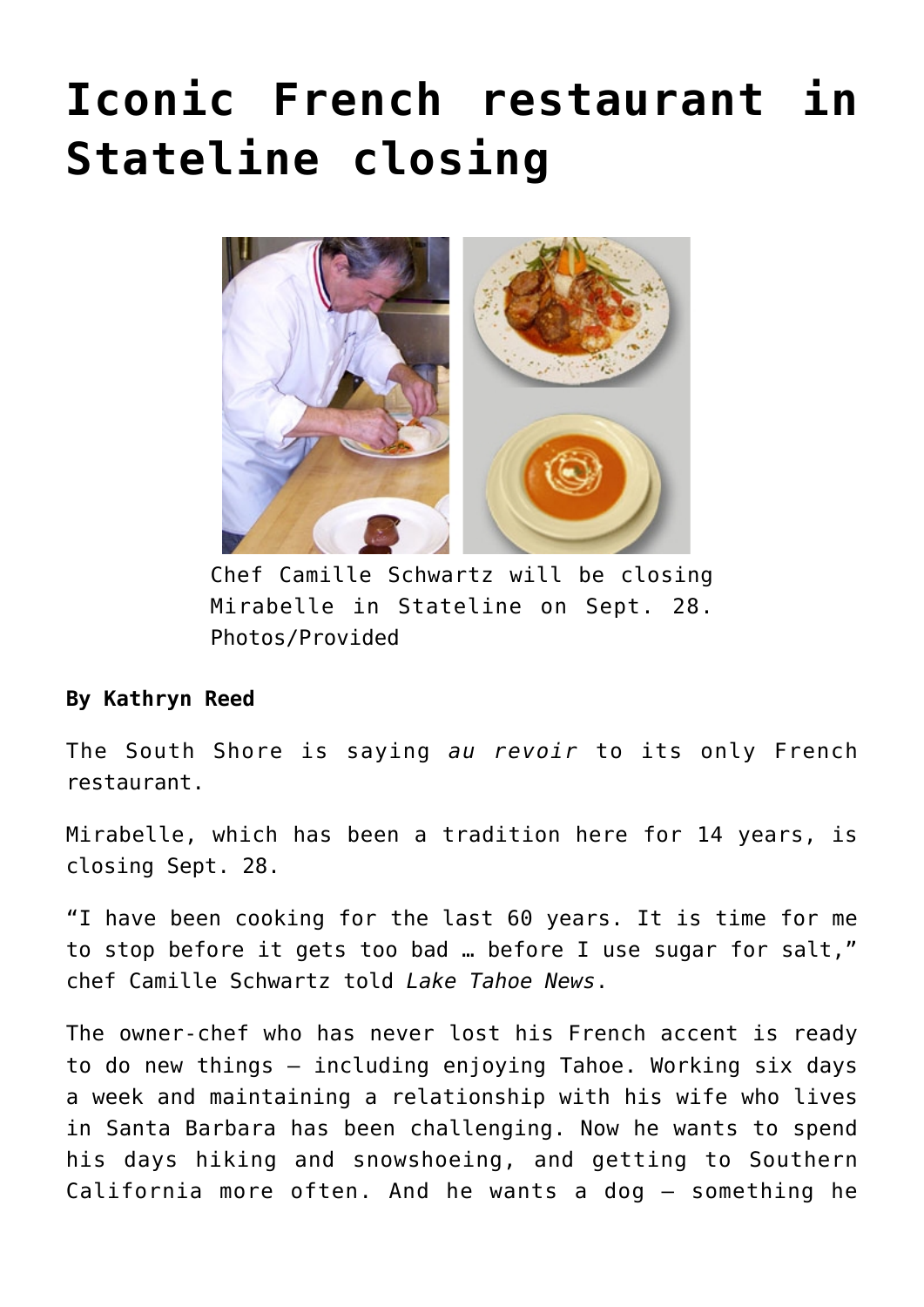hasn't had time for based on his hours.

One thing he is a bit apprehensive about is cooking at home. He never does it.

"I always eat at the restaurant. I don't have food in the refrigerator," Schwartz said.

Mirabelle has plenty of regulars who also may have to learn to do more home cooking. This is what some of them have to say about Mirabelle:

• Bob Keller of Zephyr Cove: "I have enjoyed chef Camille's wonderful cooking almost since the day he opened; many times by myself; many times with just a few friends; and many times with a large number of guests, including for Carolyn's and my wedding dinner. When out-of-town friends or family have visited, Mirabelle has been a must on our agenda. Chef often would come out of the kitchen to talk with us. Many of the servers have become close friends. It was like going home. Of course, it helped that the food was always fabulous."

• Carolyn Wright of Zephyr Cove: "Bob took me to Mirabelle during my first Tahoe visit with him. It's since been an important and weekly part of our relationship – a place where everyone knows our name. Chef's food always has been delicious, from his pureed soup to after-dinner sorbet. Chef would make a fortune selling his incredible lemon and mint sorbets."

• Kim Wyatt of Meyers: "It's our regular date night spot. I love the onion tart, the mushroom tart, the pasta, the soufflé, the care with which the food is made, and the ambiance."

Schwartz doesn't have a favorite dish to eat or prepare. He said he likes to change things around, whether it's making a bouillabaisse, soufflé, foie gras or escargot.